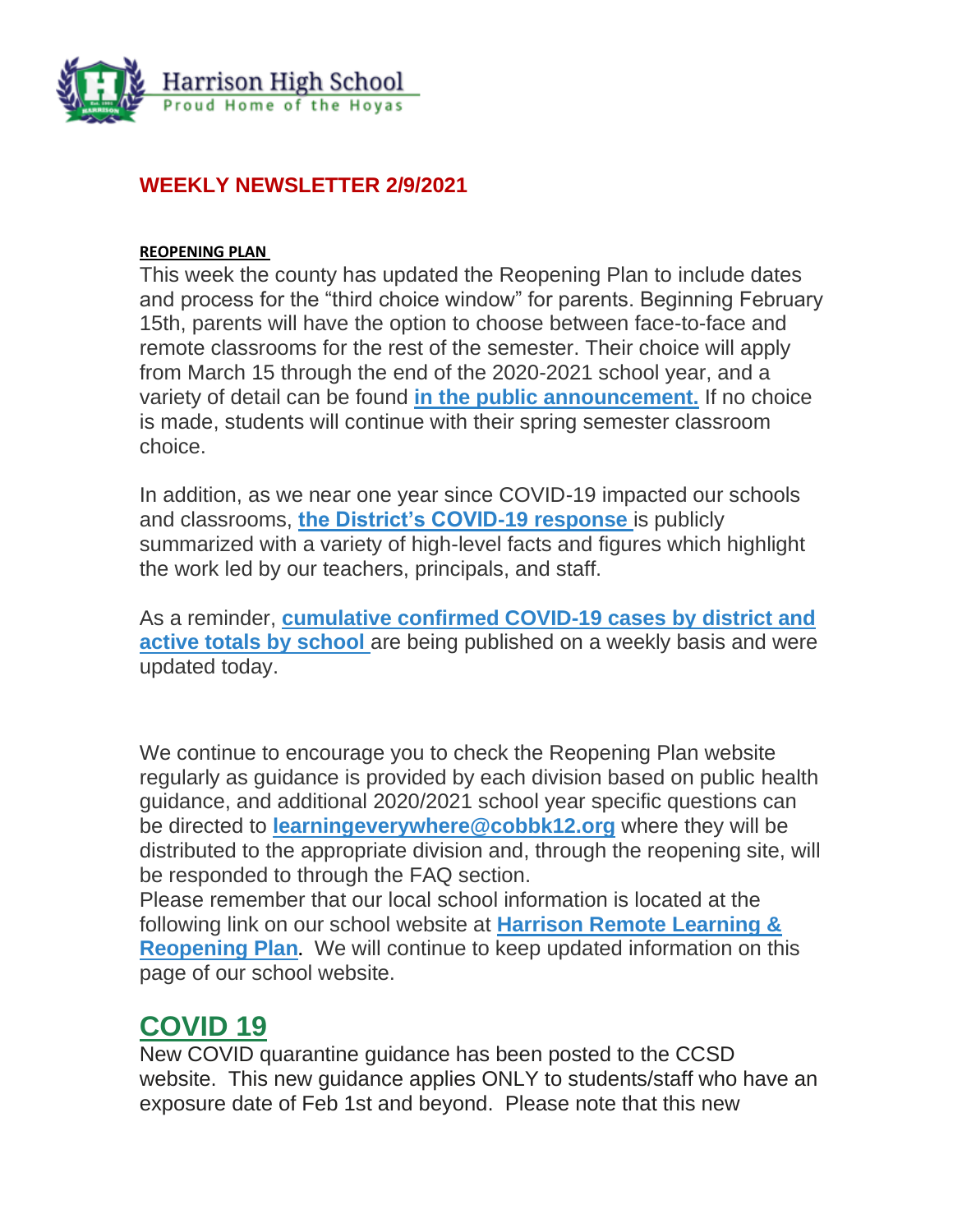quarantine guidance will not be applied retroactively to previous cases. CCSD standard quarantine period remains at 14 days.

As variant cases of COVID-19 have been reported in metro Atlanta, Harrison HS is reminding everyone to do their part to stop the spread of this virus. Please participate in frequent hand washing, wipe down your classroom desks, maintain social distance in common areas on campus, diligently wear your mask over BOTH your nose and mouth and utilize the provided hand sanitizer stations across our campus.

Also, if you have ANY symptoms of illness, please stay home and participate in remote learning.

#### **International Travel rules are changing:**

#### **[https://www.cdc.gov/coronavirus/2019-ncov/travelers/map-and](https://www.cdc.gov/coronavirus/2019-ncov/travelers/map-and-travel-notices.html)[travel-notices.html](https://www.cdc.gov/coronavirus/2019-ncov/travelers/map-and-travel-notices.html)**

To reduce the introduction and spread of new variants of SARS-CoV-2, CDC issued an **[Order pdf icon\[PDF –](https://www.cdc.gov/quarantine/pdf/global-airline-testing-order_2021-01-2_R3-signed-encrypted-p.pdf) 9 pages]** effective January 26, 2021. It requires all air passengers arriving to the US from a foreign country to get tested for COVID-19 infection no more than 3 days before their flight departs and to provide proof of the negative result or documentation of having recovered from COVID-19 to the airline before boarding the flight. For more information on this testing requirement, see the **[Frequently Asked Questions](https://www.cdc.gov/coronavirus/2019-ncov/travelers/testing-international-air-travelers.html)**.

#### **RISING 9th GRADE ELECTIVE REGISTRATION**

Elective registration for rising 9th graders will begin on February 12th. The deadline to register is Wednesday, March 3rd at midnight. Detailed instructions can be found **[here](https://cobbk12org-my.sharepoint.com/:b:/g/personal/lucia_poole_cobbk12_org/EbcMCIo9PZlGo552wDBLznABss7orLhcGKkqaYVgrRDbMg?e=LnEHju)**.

## **RISING 10th-12th GRADE ELECTIVE REGISTRATION**

Elective registration for rising 10th through 12th graders will begin on February 12th. The deadline to register is Wednesday, March 3rd at midnight. Detailed instructions can be found **[here](https://cobbk12org-my.sharepoint.com/:b:/g/personal/lucia_poole_cobbk12_org/EYfiEw_Pzp1JibPvq0pWPSUBdIOipbIWo3qRZYQR-XGSDw?e=4FkxdN)**.

## **AP EXAM REGISTRATION**

Spring/Yearlong registration for AP exams opens this Friday, January 15th, and runs through Sunday, February 28th. The registration portal will close at midnight on February 28th. Please pay attention to this important deadline. More information can be found **[here.](https://cobbk12org-my.sharepoint.com/:b:/g/personal/lucia_poole_cobbk12_org/EUR7QnkZa9VHs7epS90zxR4Bg_yQembiM6_UetyqbKoLGQ?e=af3Ra6)**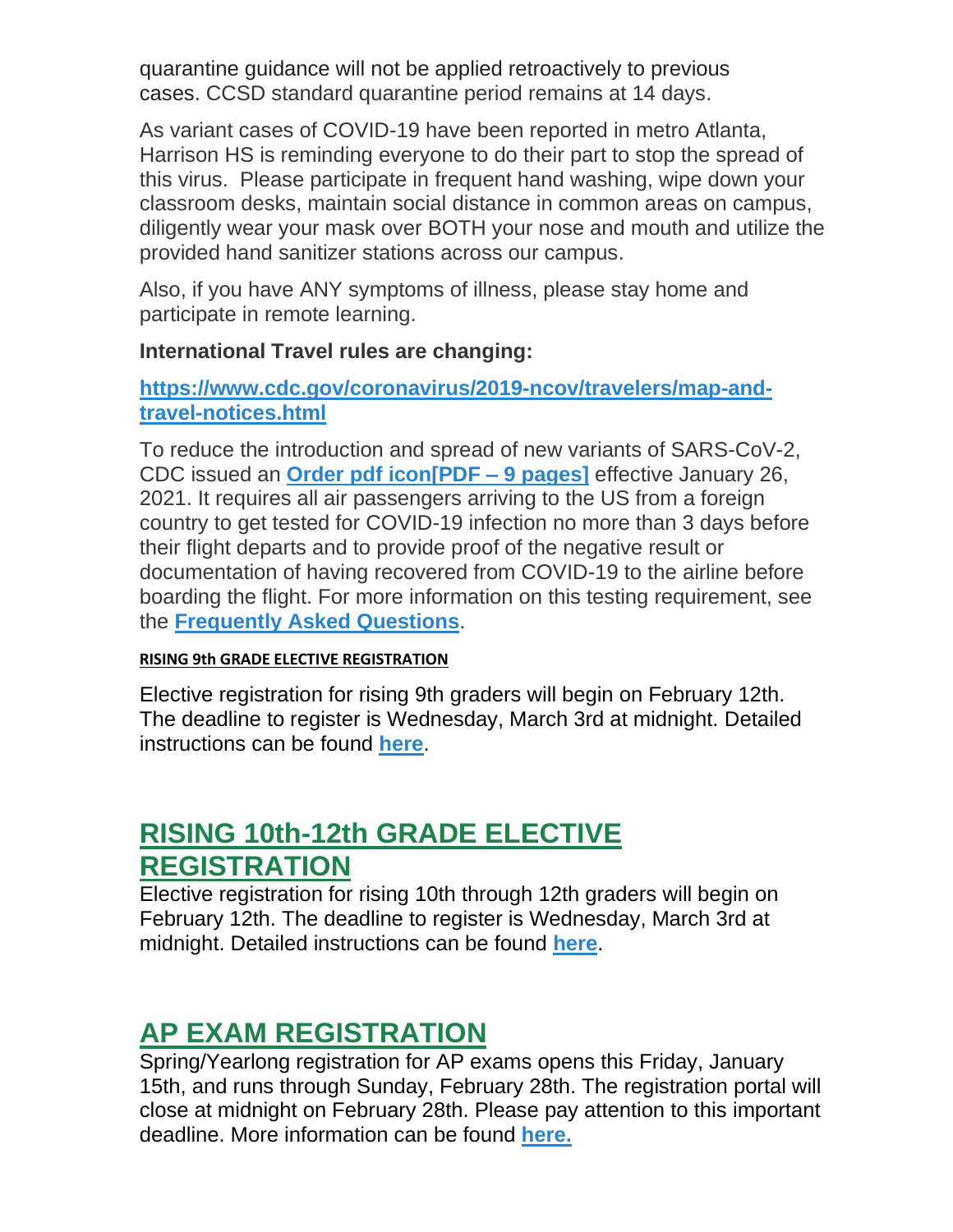# **ACCESS TESTING**

Access testing for eligible English Learner students will take place February 23rd- 26th. More information regarding testing will be shared with individual families. For additional questions, please email **[alicia.lepianka@cobbk12.org.](mailto:alicia.lepianka@cobbk12.org)**

# **EXTENDED LEARNING**

We will be offering an extended tutoring program to assist students in all major content areas. Sessions will be held at Harrison High School or virtually either before or after school on the dates and times listed on our website.

What are the benefits? Harrison's extended tutoring program is the window of opportunity to increase a student's skills in the academic areas.

Do I need to arrange transportation? Yes, transposition will NOT be provided for the program. All students will need to be picked up from all extended tutoring sessions at the ending time.

Do I need to supply any materials? No. All supplies will be provided to the student.

Is homework assigned? There will be no homework assigned. What do I need to do as a parent? Please check out the Extended Learning page on our website to find what your student needs support in. Click **[here](http://www.cobblearning.net/msitten2212/)** for more information.

If you have any questions or concerns, please do not hesitate to contact Dr. Sitten at **[mandy.sitten@cobbk.org](mailto:mandy.sitten@cobbk.org)**.

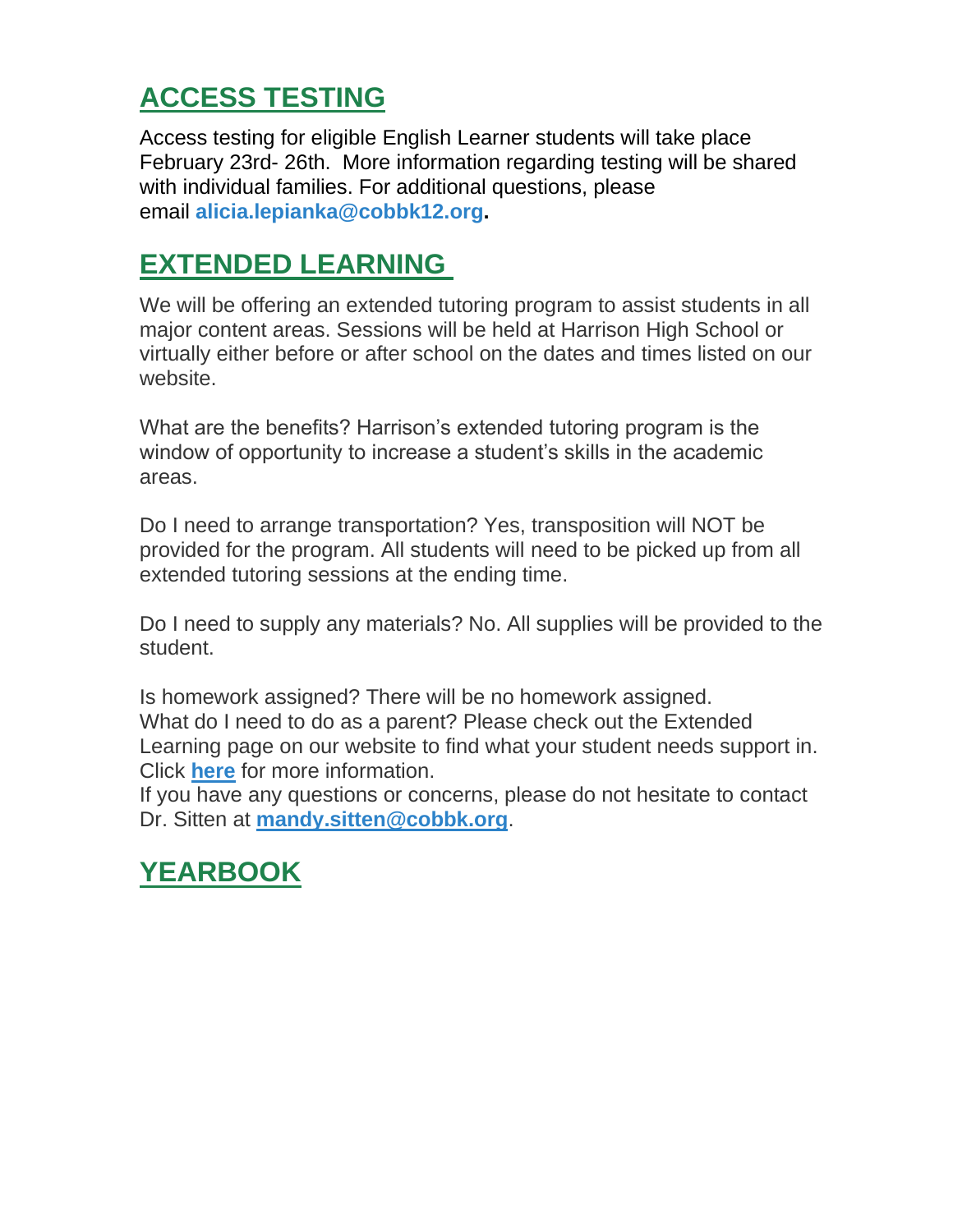

# **GRADUATION**

Harrison's Commencement is scheduled for Thursday, June 3, 2021, at 9:00 am at Cantrell Stadium at McEachern High School. Please mark your calendar! The full commencement schedule for our school district, as well as other commencement details, is posted on our school district website **[here](https://www.cobbk12.org/_ci/p/38938)**.



## **SENIOR INFORMATION**

Save the Date: March 3rd – Drive-thru pick up of graduation items, including cap/gown and announcements. More details to come – stay tuned!

Feb 10th – Senior Superlatives.

Due to Covid restrictions, only those students who have been nominated for a senior superlative will be invited to attend the ceremony. Invitations will be sent out to nominated seniors this week. **#RockSolid21**

## **KEEPING OUR STUDENTS FED**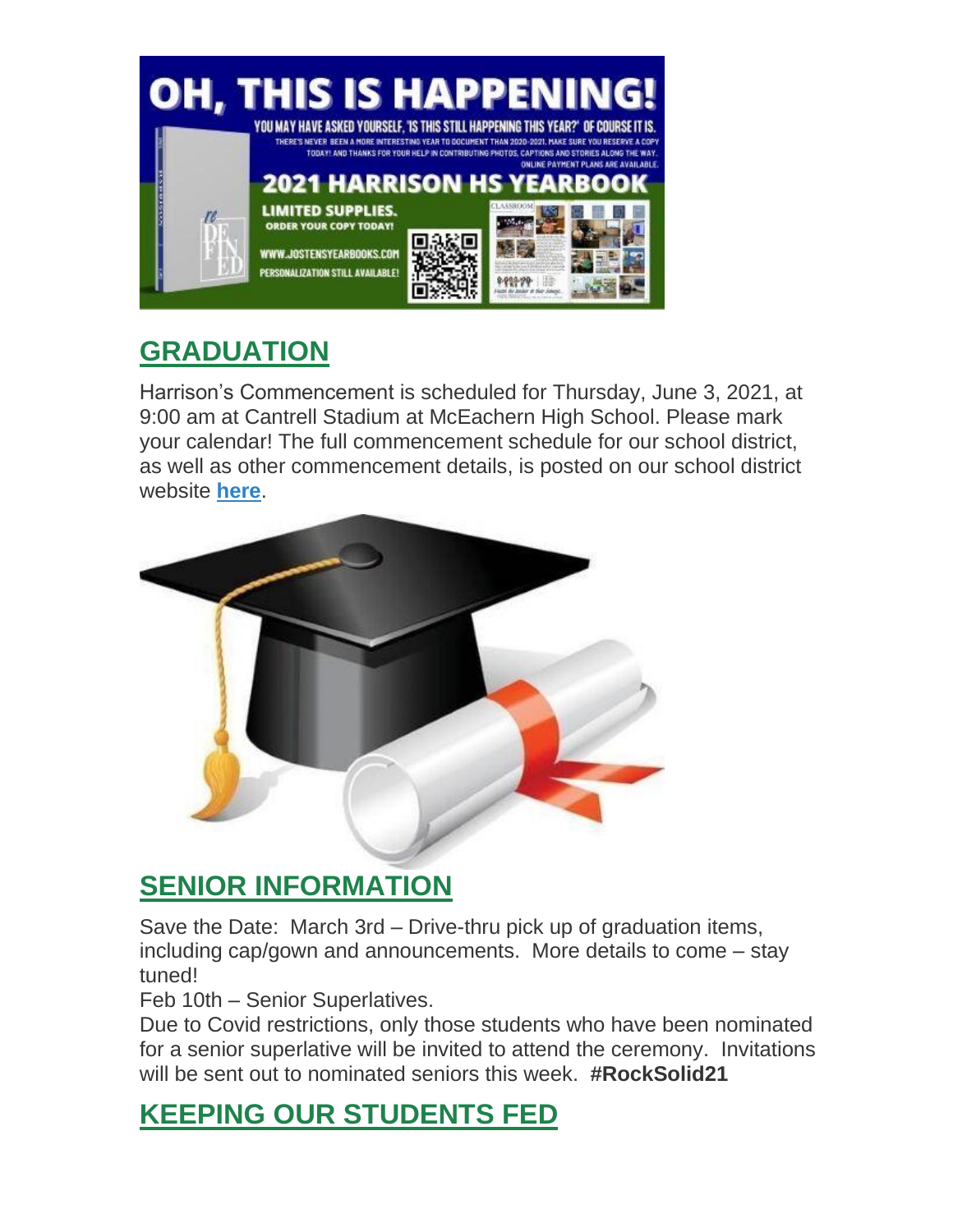All breakfasts and lunches for remote and face-to-face students are provided to students at no cost. Families also do not need to pre-order student meal kits, which include items that can be reheated at home. Reheating instructions and a menu are included with the meal kits. Menus for meal kits and in-person meals are also available on the **[Food](http://info.cobbk12.org/centraloffice/foodservices/indexMenus.aspx)  [and Nutrition website](http://info.cobbk12.org/centraloffice/foodservices/indexMenus.aspx)**[.](http://info.cobbk12.org/centraloffice/foodservices/indexMenus.aspx)



# **HOYA NEWS!**

### **BLACK HISTORY MONTH**

February 1st marked the first day of Black History Month. President Gerald Ford officially recognized February as Black History Month in 1976, asking all Americans to "seize the opportunity to honor the toooften neglected accomplishments of Black Americans in every area of endeavor throughout our history." We are reminded not only this month but at all times to reflect and appreciate the contributions that African American people have made to better this great nation and the world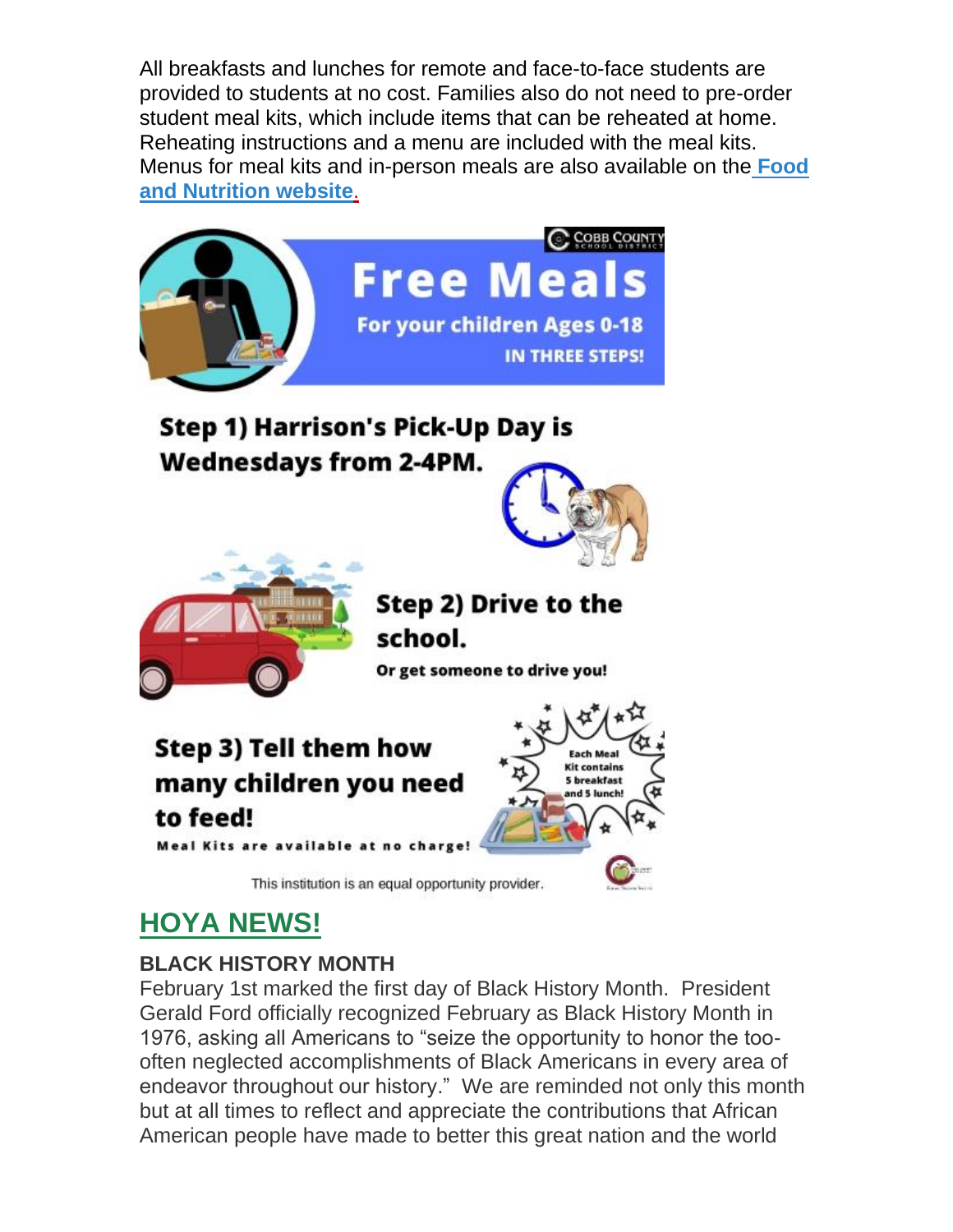around it and to inspire movements to change. Our African American Leadership Club has a few things planned for the month.

- Monday 2/22/2021 –"All Black Affair" (Wear all black. Dress code will be enforced)
- Tuesday 2/23/2021-"HBCU Day" (Wear your HBCU gear or Favorite College)
- Wednesday 2/24/2021- No F2F Instruction
- Thursday 2/25/2021-"The Hero" (Dress as your favorite black superhero or princess. Dress Code will be enforced)
- Friday 2/26/2021-"Black Excellence" (Dress to impress)



#### **HARRISON GHP**

Harrison State GHP Semi-Finals for the summer of 2021. These students will be interviewing in late February or early March for participation in the program.

Your state semi-finalists are below.

Nomination Area: Communicative Arts Music Piano: Music Voice: Bass **Social Studies** Music Strings: Violin Music Strings: Cello **Social Studies** Music Strings: String bass Music Voice: Treble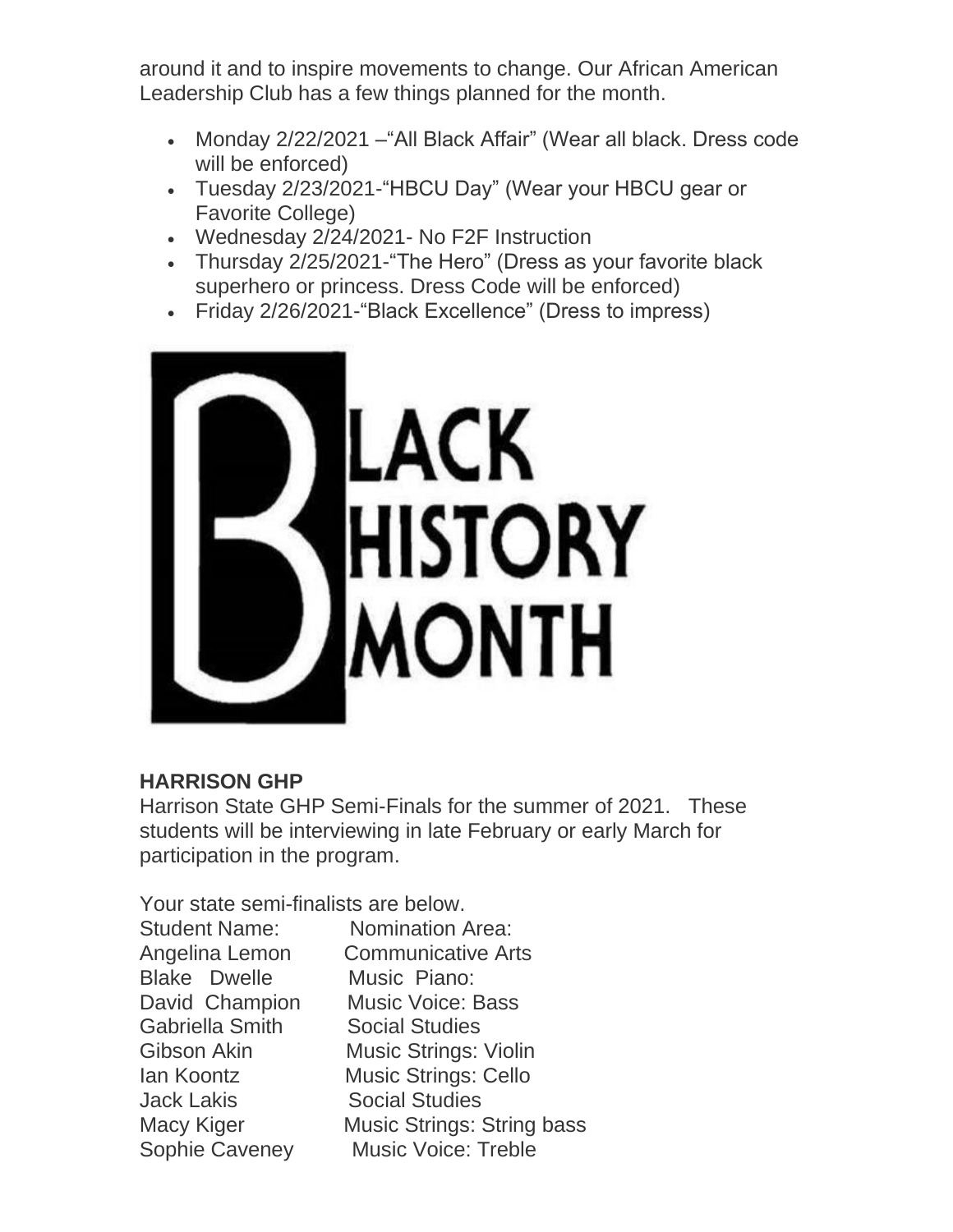| <b>Sydney Cole</b> |  |
|--------------------|--|
|--------------------|--|

#### **WRESTLING**

Congratulations to our Hoyas for an awesome performance at the region tournament this past weekend, winning 3rd as a team. All the following 8 wrestlers are headed to the state tournament this weekend. Good Luck! Emiliano Magana

Tyler Gallegos Wyatt Sligh Jarrod Pommeville Landon Jones Grant Gospodarek Bryce Gibbs Peyton Quathamer

#### **HARRISON THEATRE**

Congratulations to the cast & crew of Harrison Theatre's "Antigone" for winning 2 All-Star Cast Awards, Best Supporting Actor, Best Supporting Actress, and Best Ensemble, and taking 2nd place overall in their region!



#### **COUNSELING NEWS COUNSELING CALENDAR**

Please check the Counseling Calendar frequently for important dates, including Virtual Parent and Student Q&A sessions, Virtual College Visit information, and much more! Click here, **[Harrison Counseling](https://calendar.google.com/calendar/embed?src=tasr4q5spailsj1itftjdtn6mk%40group.calendar.google.com&ctz=America%2FNew_York)  [Calendar,](https://calendar.google.com/calendar/embed?src=tasr4q5spailsj1itftjdtn6mk%40group.calendar.google.com&ctz=America%2FNew_York)** or go to the Counseling page on **[www.harrisonhigh.org](http://www.harrisonhigh.org/)**.

#### **VIRTUAL COLLEGE VISITS**

We have several Virtual College Visits set up for our Harrison Students. Please check these out here: **[Harrison Virtual College](https://cobbk12org-my.sharepoint.com/:x:/g/personal/leanna_kor_cobbk12_org/EWP6BGgLdCBOvhv5RDRuCVwBqHA2jXXmnAUqr7hXgxEU7w?rtime=t-E10MJN2Eg)  [Visits](https://cobbk12org-my.sharepoint.com/:x:/g/personal/leanna_kor_cobbk12_org/EWP6BGgLdCBOvhv5RDRuCVwBqHA2jXXmnAUqr7hXgxEU7w?rtime=t-E10MJN2Eg)** and on the Counseling Website.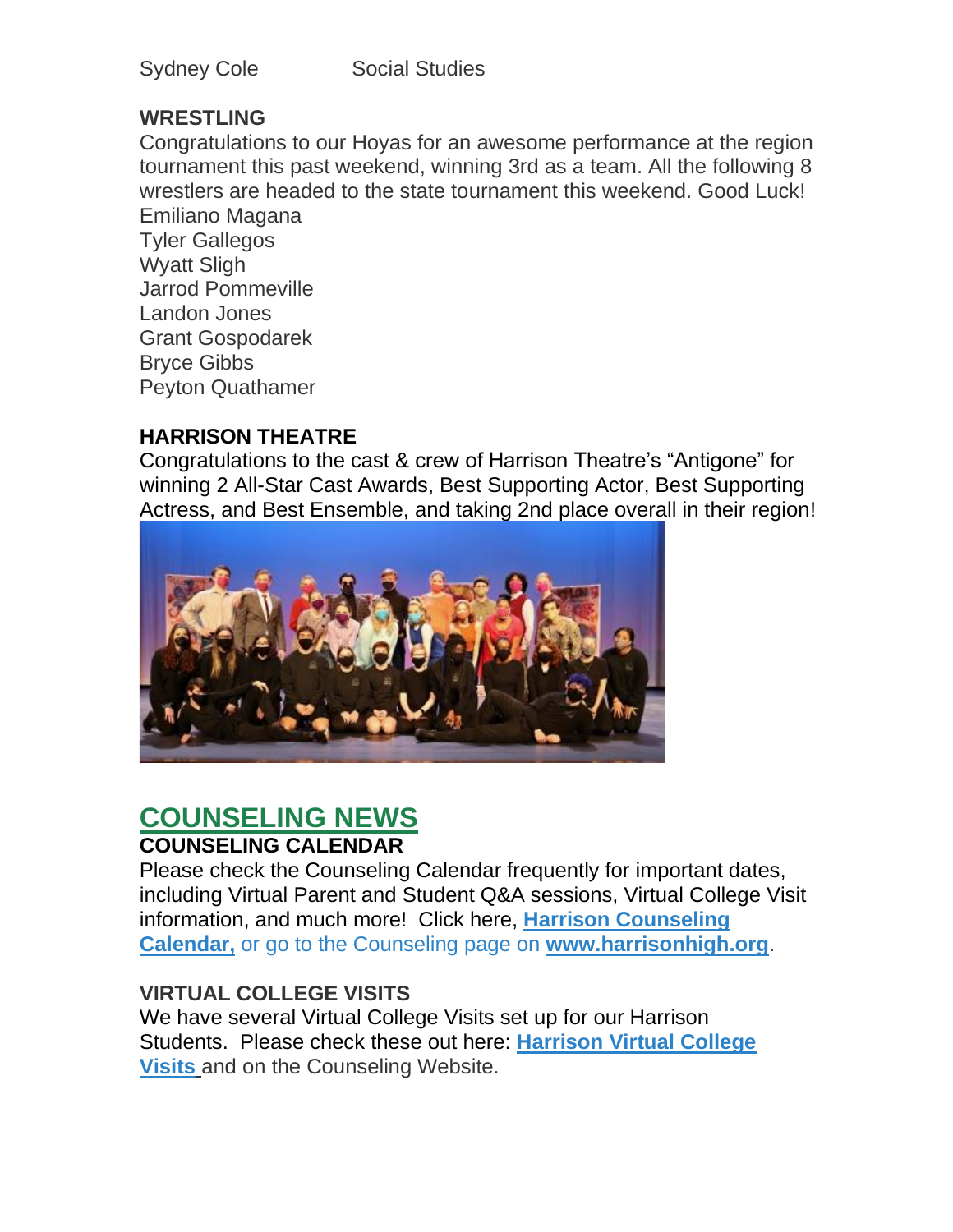

#### **MANAGE STRESS AND ANXIETY**

Hoyas, you're invited to a workshop focused on coping, managing, and minimizing stress. **[Click here](https://drive.google.com/file/d/1o3Nz5NeyGCzuutzSIJDfvUIp52NC12wU/view?usp=sharing)** to learn more and register.

- Session 1, February 10th at 1:30: Define It
- Session 2, February 24th at 2:30 and Session 3, March 3rd at 1:30: Manage It
- Session 4, March 10th at 11:00 am and Session 5, March 17th at 11: am: Take care of It

#### **9th GRADE ADVISEMENT**

Counselors will host 9th Advisement Lessons with students on Wednesday, February 10th at 10 AM and 1 PM. Please encourage your student to log into the Zoom meeting to participate in creating their Individualized Graduation Plan. Zoom links are posted in CTLS for students. F2F students will be given their transcripts on Tuesday. Transcripts will be available for pick for remote students in the front office. Please bring a photo ID to pick up your student's transcript. Grades can also be viewed in StudentVue.

#### **VIRTUAL 9th ADVISEMENT PARENT NIGHT**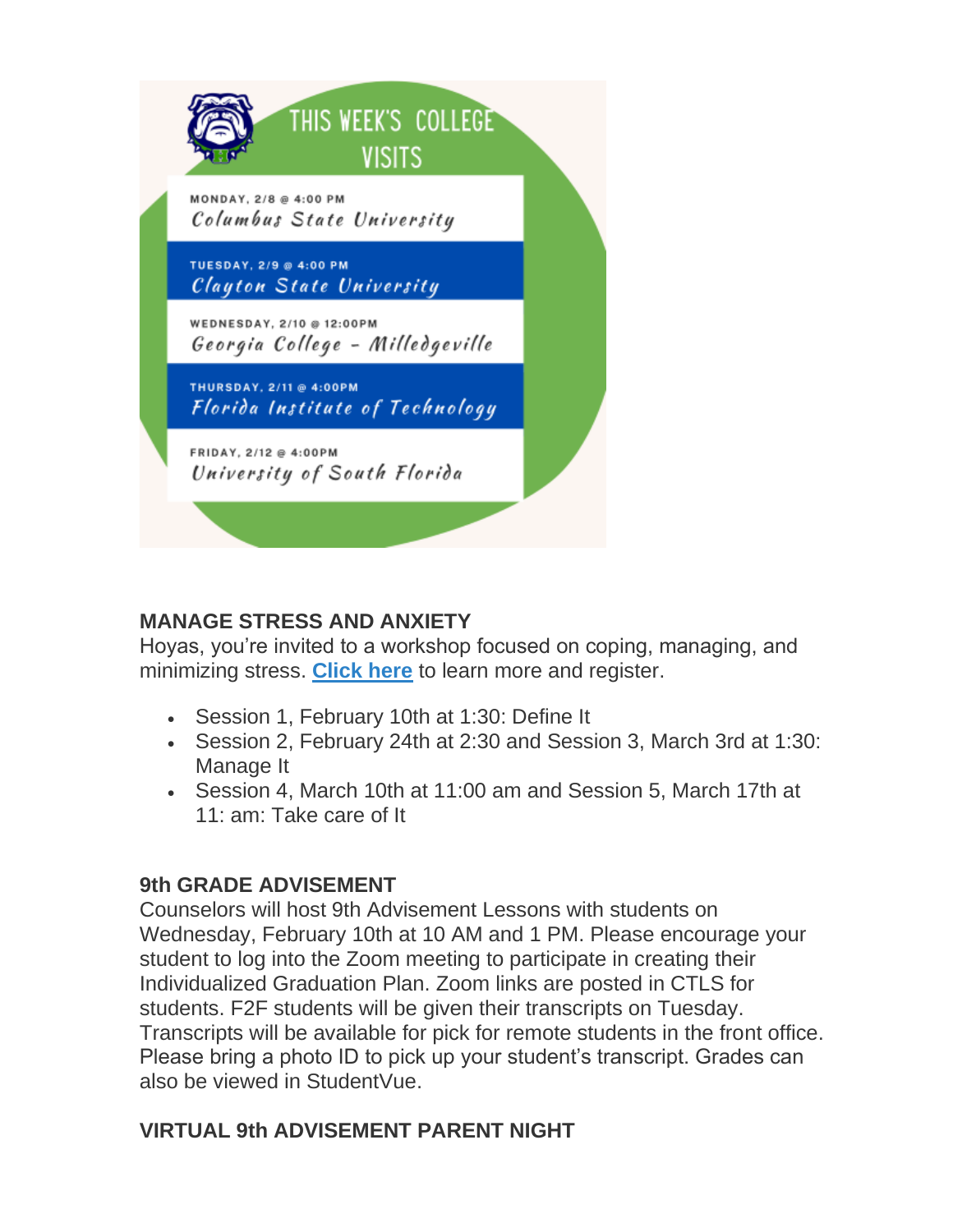Virtual 9th Advisement Parent Night will be held on February 23, 2021, at 6:00 p.m. Parents of 9th graders are invited to attend this informational session. The high school years are an important time in your child's life. Decisions made here will impact future goals and opportunities in a significant way. During this meeting, we will review graduation requirements, explain your child's IGP (Individual Graduation Plan), discuss college and other post-secondary options, as well as hold a Q& A. Please register in advance to receive a meeting link. To register, click **[here](https://forms.office.com/Pages/ResponsePage.aspx?id=-x3OL5-ROEmquMR_D8kYLWW85uR8aLBInItPvCDivwpUN1JZTllNODRMTEpLTTZJVVlGWkJSM0ZYUy4u)**.

### **KENNESAW STATE UNIVERSITY DUAL ENROLLMENT**

If you have a prospective student who is interested in applying to the dual enrollment program at Kennesaw State University for summer, fall, or a future term, they will be hosting their spring information sessions via Zoom.

Students can register for a session by going to **<https://visit.kennesaw.edu/special-events/index.php>** February 10th at 6:00 p.m March 3rd at 6:00 p.m.

#### **DUAL ENROLLMENT**

Interested in Dual Enrollment? Please **[click here](https://drive.google.com/file/d/1eUb30z5062S_msnROjXY7DklX_dBlHKb/view)** to see the Dual Enrollment Brochure for Families.

#### **SCHOLARSHIP INFORMATION SESSIONS**

**WHEN:** Wednesdays in February from 12:30- 1:00. **WHERE:** ZOOM! **Fill out this Goole Form to get the ZOOM Link: [Scholarship](https://forms.gle/fbX6yjL1ikr9x4Ro8)  [Information Session Form](https://forms.gle/fbX6yjL1ikr9x4Ro8) WITH WHO:** Ms. Barnes, a school counseling intern **WHAT:** Information on how to find scholarships and scholarship opportunities **Questions?** Email **[katie.barnes@cobbk12.org](mailto:katie.barnes@cobbk12.org)**

#### **SENIOR SCHOLARSHIP OPPORTUNITY**

Please **[click here](https://kennesawbusiness.org/about-kba/scholarships/)** to learn about several scholarship opportunities available from the Kennesaw Business Association. Each scholarship is worth \$500.

#### **JUNIOR ADVISEMENT MAKEUP SESSIONS**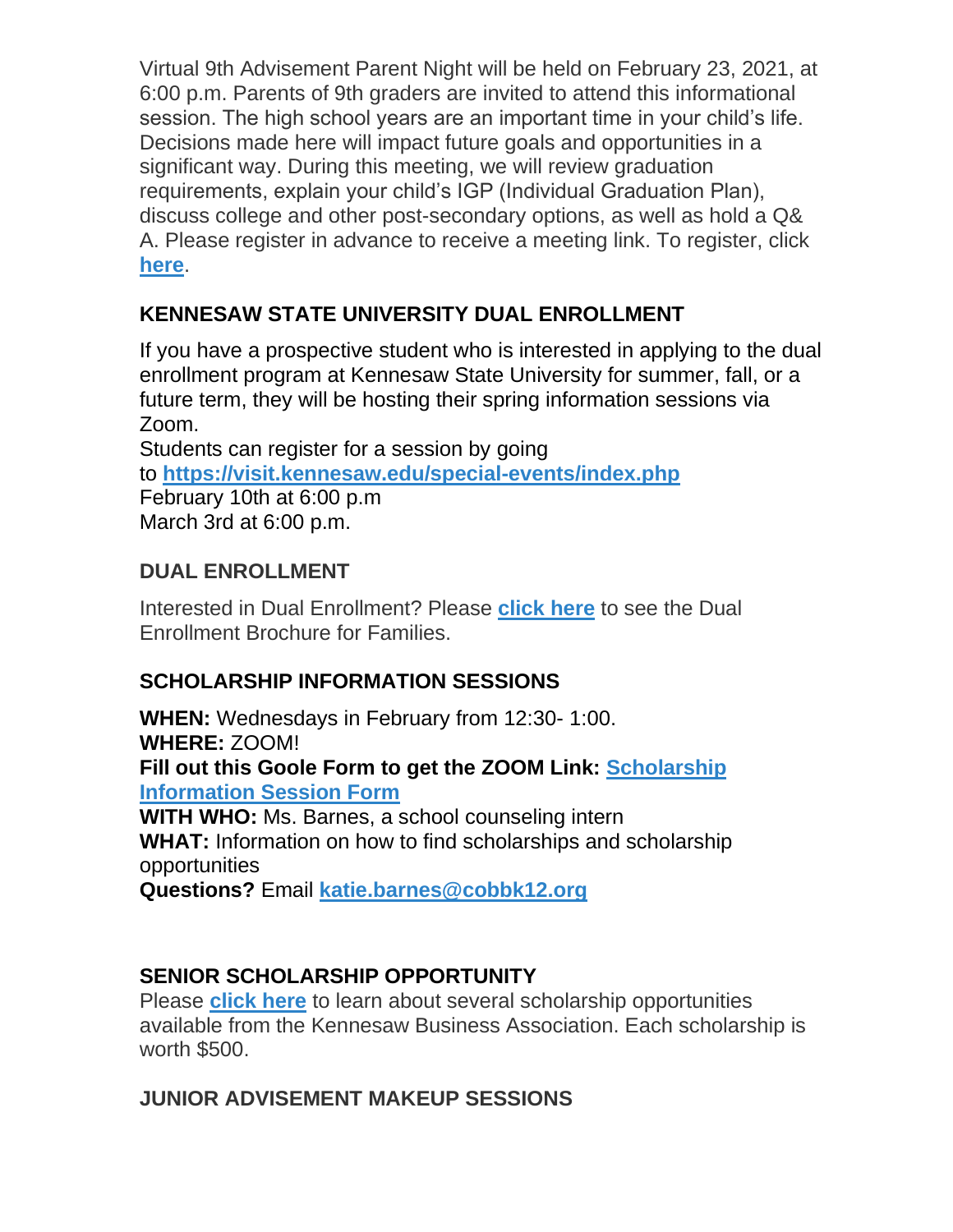Did you miss junior advisement during the fall semester? No problem! The Counseling Department is offering virtual makeup sessions. **[Click](https://drive.google.com/file/d/1EEkwRe9K_vRDSs893d6iQK9uTLrFQ0H0/view)  [here](https://drive.google.com/file/d/1EEkwRe9K_vRDSs893d6iQK9uTLrFQ0H0/view)** to learn more and sign up.

### **SAT GROUP CLASS**

Prepare for the May SAT with Applerouth Tutoring Services. As a participant in the classroom, you will receive an 18 hour, structured review of major SAT concepts and strategies from a tutor trained to deliver content in an interesting way. Test guides & session notes are provided to help simplify the studying process. Additionally, after each mock test, you will receive a detailed results analysis to help you chart your own unique course towards mastering the test. Featuring: 18 hours of group tutoring instruction, comprehensive treatment of major strategies, access to study guides and session notes, 3 scheduled mock test opportunities, detailed results analysis.

- Location: Online
- Instruction: 6 sessions (3/25, 4/1, 4/8, 4/15, 4/22, and 4/29 from 4:30-7:30 pm)
- Mock Tests: Online (3/20, 4/10, 4/24)
- Price: \$400
- Registration: Go to **[applerouth.com/signup](http://www.applerouth.com/signup)** and enter the event code **SAT 5476**.

### **BIG FUTURE DAYS VIRTUAL COLLEGE FAIR**

College Board is hosting virtual events for high school students to connect directly with college admissions representatives and take action on the most important steps for college. Students will have a chance to meet with college admissions representatives and current college students, ask questions, and learn more about planning for college. Students can sign up to meet with colleges in each region. They can attend any event and more than one. **[Click here](https://pages.collegeboard.org/big-future-days?SFMC_cid=EM438518-&rid=47761625)** to learn more and register. Dates and regions are as follows:

- West and Southwest: Postponed
- Southeast: February 23rd, 5:00pm-9:00pm
- Northeast: March 7th, 4:00pm-8:00pm
- Midwest: March 11th, 5:00pm-9:00pm

### **WORK PERMIT**

When the student has been offered a position, the student will access **[Work Permit Datasheet](https://nam03.safelinks.protection.outlook.com/?url=https%3A%2F%2Fwww.dol.state.ga.us%2FWS4-MW5%2Fcics.jsp%3FTRANSID%3DWP17%26FRMNAME%3DWP17&data=02%7C01%7CAudra.Skalski%40cobbk12.org%7C856357e8e49d4d50041d08d80cb84415%7C2fce1dfb919f4938aab8c47f0fc9182d%7C0%7C1%7C637273332845584845&sdata=sYK4oD2g8pZe2iY4gQXjSHJq%2FGMstnRRcs7%2F3kUZoWc%3D&reserved=0)** to complete the first section (Section A) of the work permit datasheet. The student's new employer will complete Section B of the permit datasheet and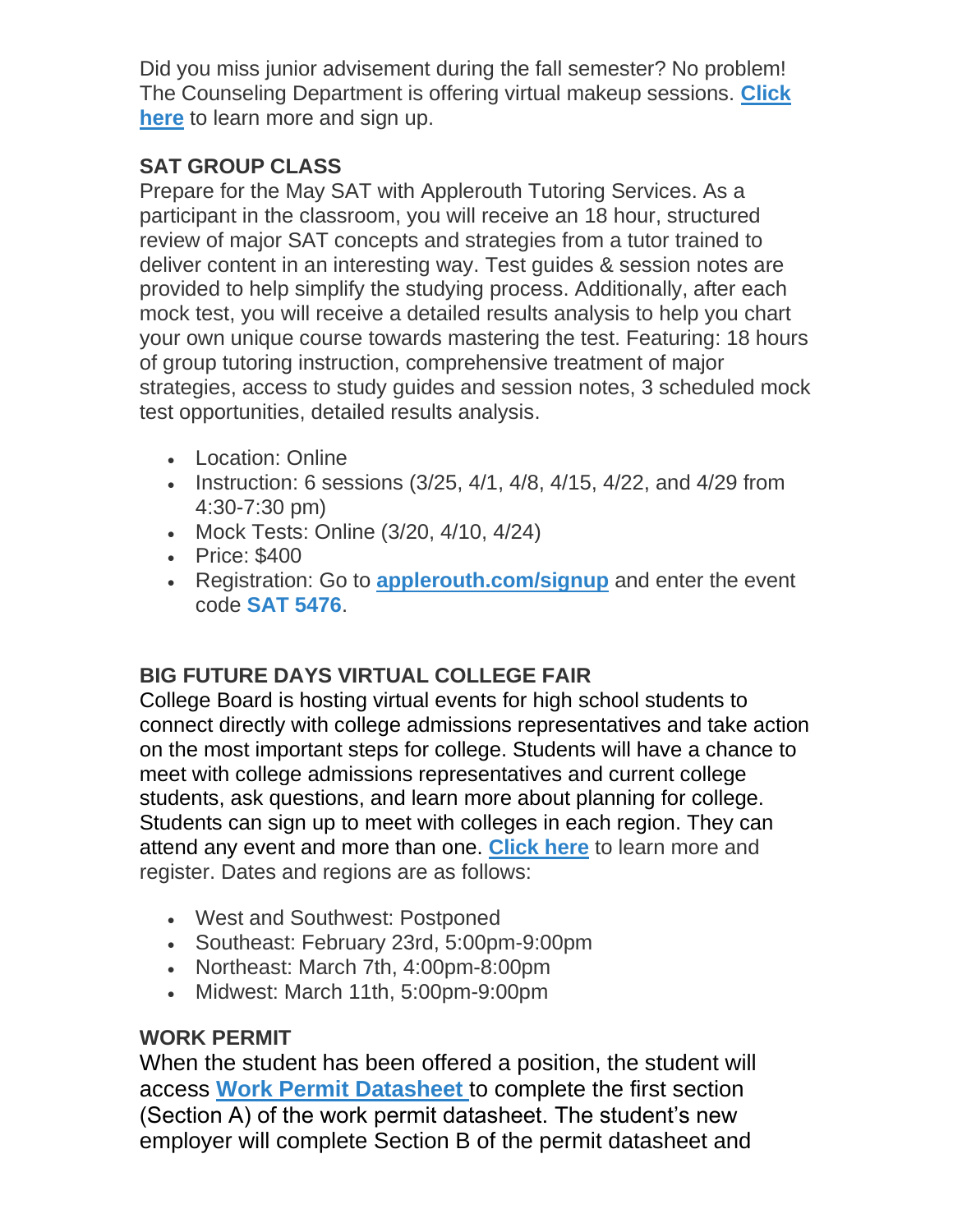provide the student with an **MSK #** that the student will submit to Harrison High School via email: **[harrison@cobbk12.org](mailto:harrison@cobbk12.org)**. The information will then be verified and the work permit issued and sent back via the email address provided. Please allow 48-72 hours for completion.

# **SPORTS AND CLUBS**

Congratulations to the following student-athletes who have committed and/or signed to compete in their sport at the collegiate level. We want to thank each one of them for their hard work and dedication to Harrison athletics, and we look forward to seeing their future successes and accomplishments. Each of these outstanding individuals will undoubtedly be missed on the Harrison athletic stage, but their contributions will leave a legacy of inspiration and continued excellence for all returning and future Hoyas. Keep on being ROCK SOLID!!

| <b>STUDENT-ATHLETE</b>   | <b>COLLEGE/UNIVERSITY</b>                    | <b>SPORT</b>                               |
|--------------------------|----------------------------------------------|--------------------------------------------|
| ANNA BEHRMAN             | <b>TULANE UNIVERSITY</b>                     | <b>DIVING</b>                              |
| <b>MARCUS BLEAZARD</b>   | <b>UNITED STATES NAVAL</b><br><b>ACADEMY</b> | <b>FOOTBALL</b>                            |
| <b>GRIER BRUCE</b>       | <b>SAMFORD UNIVERSITY</b>                    | <b>SOFTBALL</b>                            |
| <b>BRAXTON BULLARD</b>   | UNIVERSITY OF WEST<br><b>ALABAMA</b>         | <b>BASEBALL</b>                            |
| <b>PEYTON BUMPERS</b>    | <b>MERCER UNIVERSITY</b>                     | <b>FOOTBALL</b>                            |
| <b>CHASE BURSTON</b>     | UNIVERSITY OF<br><b>CHARLESTON</b>           | <b>TRACK &amp; FIELD</b>                   |
| <b>TOMMY CHRISZT</b>     | <b>YOUNG HARRIS</b><br><b>COLLEGE</b>        | <b>LACROSSE</b>                            |
| DAE HOOD                 | UNIVERSITY OF<br><b>CENTRAL FLORIDA</b>      | <b>FOOTBALL</b>                            |
| <b>ABBY LANGSTON</b>     | UNION UNIVERSITY                             | <b>SOCCER</b>                              |
| <b>CHRISTIAN LOWERY</b>  | UNIVERSITY OF<br><b>CINCINNATI</b>           | <b>FOOTBALL</b>                            |
| <b>SPENCER MCNEARNEY</b> | ANDERSON UNIVERSITY<br><b>SEWANEE - THE</b>  | <b>LACROSSE</b>                            |
| <b>BRAEDEN MEFFORD</b>   | UNIVERSITY OF THE<br><b>SOUTH</b>            | <b>BASEBALL</b>                            |
| <b>MARQUES OWENS</b>     | <b>BUCKNELL UNIVERSITY</b>                   | <b>FOOTBALL</b>                            |
| <b>ETHAN PERLAKOWSKI</b> | <b>BERRY COLLEGE</b>                         | <b>LACROSSE</b>                            |
| <b>RILEY PERLAKOWSKI</b> | <b>GEORGIA TECH</b>                          | <b>CROSS COUNTY</b><br>+ TRACK & FIELD     |
| <b>MARIAH POLK</b>       | <b>BAYLOR UNIVERSITY</b>                     | <b>ACROBATICS &amp;</b><br><b>TUMBLING</b> |